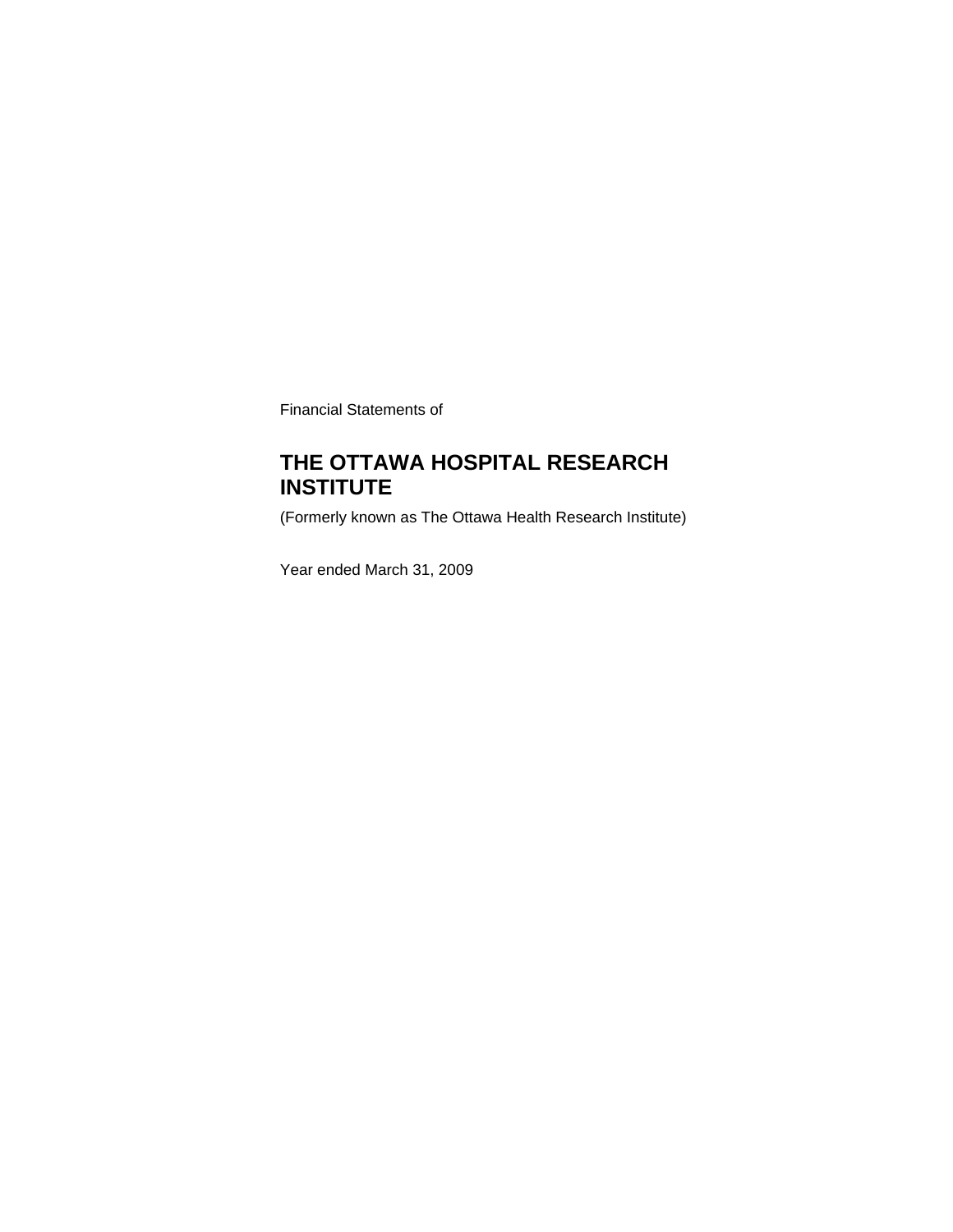

 160 Elgin Street Ottawa, ON K2P 2P8 Canada

**KPMG LLP** Telephone (613) 212-KPMG (5764)  **Chartered Accountants** Fax (613) 212-2896 Suite 2000 **Internet www.kpmg.ca** 

# **AUDITORS' REPORT TO THE MEMBERS**

We have audited the statement of financial position of The Ottawa Hospital Research Institute (formerly known as The Ottawa Health Research Institute) as at March 31, 2009 and the statements of operations, changes in net assets and cash flows for the year then ended. These financial statements are the responsibility of the Institute's management. Our responsibility is to express an opinion on these financial statements based on our audit.

We conducted our audit in accordance with Canadian generally accepted auditing standards. Those standards require that we plan and perform an audit to obtain reasonable assurance whether the financial statements are free of material misstatement. An audit includes examining, on a test basis, evidence supporting the amounts and disclosures in the financial statements. An audit also includes assessing the accounting principles used and significant estimates made by management, as well as evaluating the overall financial statement presentation.

In our opinion, these financial statements present fairly, in all material respects, the financial position of the Institute as at March 31, 2009 and the results of its operations and its cash flows for the year then ended in accordance with Canadian generally accepted accounting principles. As required by the Corporations Act of Ontario, we report that, in our opinion, these principles have been applied on a basis consistent with that of the preceding year.

 $KPMG$  14P

Chartered Accountants, Licensed Public Accountants

Ottawa, Canada August 14, 2009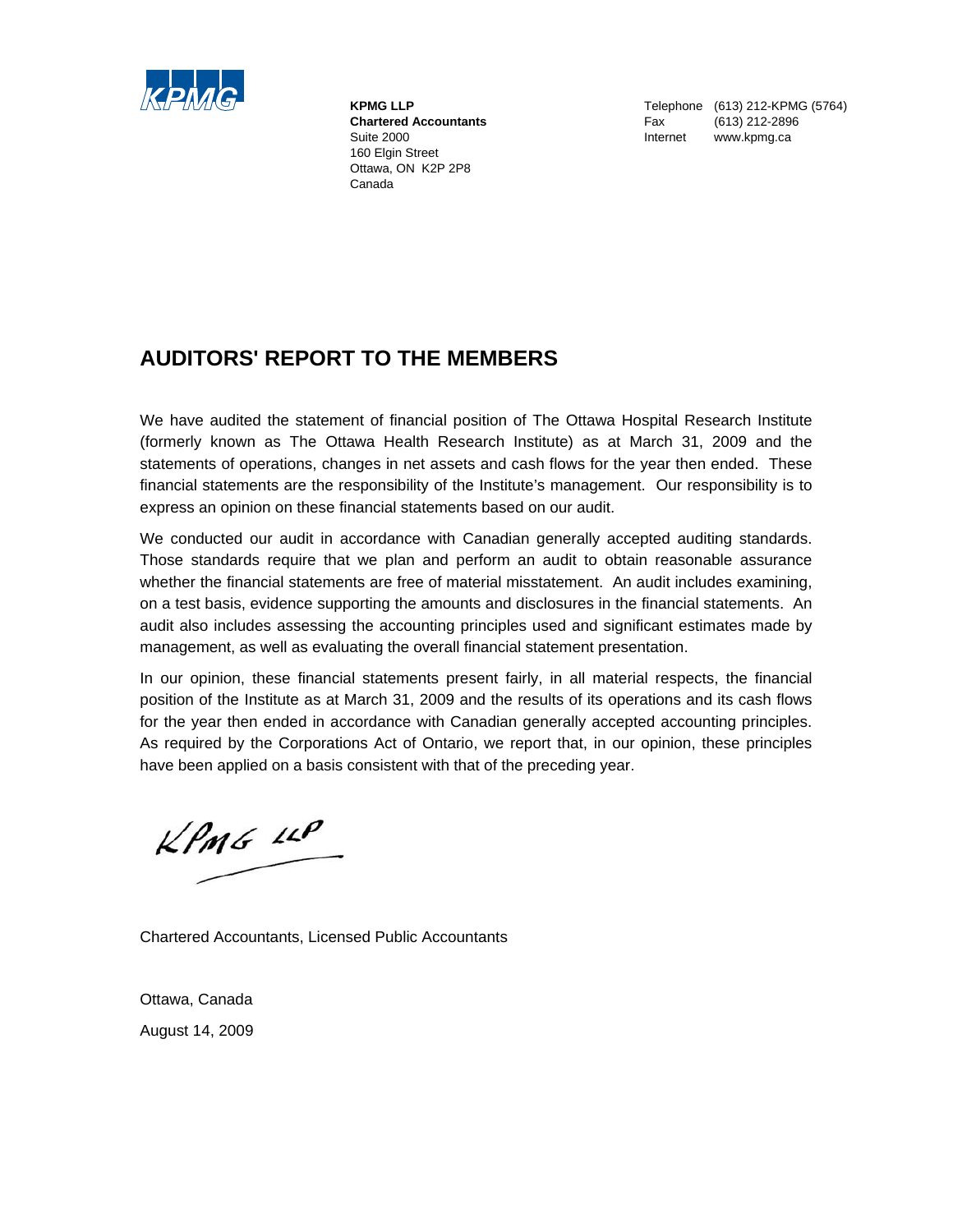Statement of Financial Position

March 31, 2009, with comparative figures for 2008

|                                                             | Externally      |                |              | Total          | Total                  |
|-------------------------------------------------------------|-----------------|----------------|--------------|----------------|------------------------|
|                                                             | restricted      |                | Unrestricted | 2009           | 2008                   |
| <b>Assets</b>                                               |                 |                |              |                |                        |
| Current assets:                                             |                 |                |              |                |                        |
| Cash                                                        | 5,301,276<br>\$ | \$             |              | 5,301,276<br>S | 1,865,743<br>S         |
| Due from The Ottawa Hospital                                |                 |                |              |                |                        |
| Foundation (note 5(b))                                      | 285,152         |                | 2,015,527    | 2,300,679      | 2,279,078              |
| Prepaid expenses                                            | 79,370          |                |              | 79,370         | 152,152                |
| Amounts receivable                                          | 11,948,098      |                | 2,300,354    | 14,248,452     | 14,706,916             |
|                                                             | 17,613,896      |                | 4,315,881    | 21,929,777     | 19,003,889             |
| Investments (note 6)                                        | 33,102,751      |                |              | 33,102,751     | 37,706,602             |
| Deferred costs (note 7)                                     |                 |                |              |                | 661,544                |
| Capital assets (note 8)                                     | 34,936,482      |                |              | 34,936,482     | 37,979,833             |
|                                                             | \$85,653,129    | $\mathbb{S}^-$ | 4,315,881    | \$89,969,010   | \$95,351,868           |
| <b>Current liabilities:</b><br>Accounts payable and accrued |                 |                |              |                |                        |
| liabilities                                                 | 2,150,313<br>\$ | \$             | 1,656,090    | 3,806,403<br>S | 4,869,048<br>S         |
| Loan payable (note 5(d))                                    | 700,000         |                |              | 700,000        | 700,000                |
| Due to The Ottawa Hospital (note 5(a))                      |                 |                | 1,033,386    | 1,033,386      | 6,563,957              |
| Unearned income                                             |                 |                | 1,480,015    | 1,480,015      | 1,420,510              |
| Unexpended research                                         |                 |                |              |                |                        |
| project funding (note 9)                                    | 48,566,334      |                |              | 48,566,334     | 41,266,331             |
|                                                             | 51,416,647      |                | 4,169,491    | 55,586,138     | 54,819,846             |
| Long-term liabilities:                                      |                 |                |              |                |                        |
| Deferred capital contributions (note 10)                    | 32,132,989      |                |              | 32,132,989     | 34,885,062             |
| Sick leave (note 14)                                        |                 |                | 154,979      | 154,979        | 192,619                |
|                                                             | 32,132,989      |                | 154,979      | 32,287,968     | 35,077,681             |
| Net assets:                                                 |                 |                |              |                |                        |
| Unrestricted<br>Internally restricted (note 11)             |                 |                | (8,589)      | (8,589)        | 1,466,518<br>1,593,052 |
| Invested in capital assets                                  | 2,103,493       |                |              | 2,103,493      | 2,394,771              |
|                                                             | 2,103,493       |                | (8, 589)     | 2,094,904      | 5,454,341              |
| Commitments (note 12)                                       |                 |                |              |                |                        |
|                                                             | \$85,653,129    | $\mathfrak{S}$ | 4,315,881    | \$89,969,010   | \$95,351,868           |

See accompanying notes to financial statements.

On behalf of the Board:

Director

Director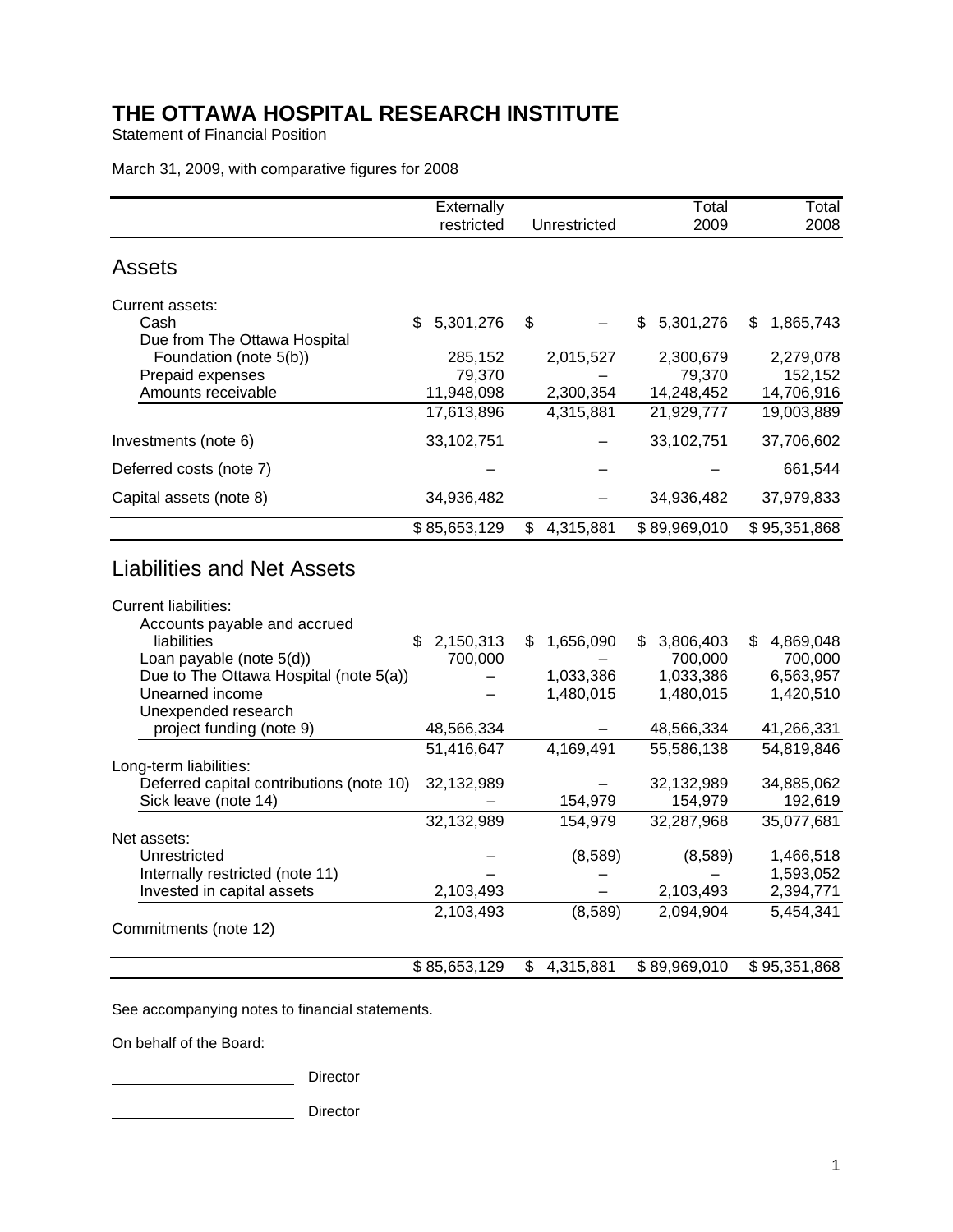Statement of Operations

|                                     | Externally      |                   | Total             | Total            |
|-------------------------------------|-----------------|-------------------|-------------------|------------------|
|                                     | restricted      | Unrestricted      | 2009              | 2008             |
| Revenue:                            |                 |                   |                   |                  |
| The Ottawa Hospital Foundation      |                 |                   |                   |                  |
| $(note 5(b))$ :                     |                 |                   |                   |                  |
| Research and salary funding         | \$              | \$<br>548,996     | \$<br>548,996     | \$<br>1,637,028  |
| Endowment fund income               |                 | 2,358,749         | 2,358,749         | 1,805,631        |
| Indirect cost funding               |                 | 5,620,848         | 5,620,848         | 5,279,495        |
| The Ottawa Hospital (note 5(a))     |                 | 4,721,408         | 4,721,408         | 4,320,100        |
| University of Ottawa (note 5(c)):   |                 |                   |                   |                  |
| Salary support                      |                 | 1,792,425         | 1,792,425         | 1,822,569        |
| Endowment fund income               |                 | 298,619           | 298,619           | 154,023          |
| Medical practice plans              |                 | 4,250,771         | 4,250,771         | 3,278,867        |
| Research project funding            | 64,603,549      |                   | 64,603,549        | 66,848,796       |
| Miscellaneous funding               |                 | 384,334           | 384,334           | 753,878          |
| Investment (note 6)                 |                 | (1,460,329)       | (1,460,329)       | 1,454,346        |
| Amortization of deferred capital    |                 |                   |                   |                  |
| contributions                       | 4,600,134       |                   | 4,600,134         | 4,868,147        |
|                                     | 69,203,683      | 18,515,821        | 87,719,504        | 92,222,880       |
| Expenses:                           |                 |                   |                   |                  |
| Scientific programs                 |                 | 13,572,179        | 13,572,179        | 12,638,093       |
| General research administration     |                 | 2,640,067         | 2,640,067         | 2,989,765        |
| Technology transfer program         |                 | 400,478           | 400,478           | 336,237          |
| <b>Hospital services</b>            |                 | 3,992,919         | 3,992,919         | 4,015,643        |
| Other research                      |                 | 937,844           | 937,844           | 836,658          |
| Research ethics board               |                 | 287,464           | 287,464           | 203,716          |
| Research project costs (note 9)     | 64,603,549      |                   | 64,603,549        | 66,848,796       |
| Amortization of capital assets      | 4,644,441       |                   | 4,644,441         | 4,912,454        |
|                                     | 69,247,990      | 21,830,951        | 91,078,941        | 92,781,362       |
| Deficiency of revenue over expenses | \$<br>(44, 307) | $$$ $(3,315,130)$ | \$<br>(3,359,437) | \$<br>(558, 482) |

## Year ended March 31, 2009, with comparative figures for 2008

See accompanying notes to financial statements.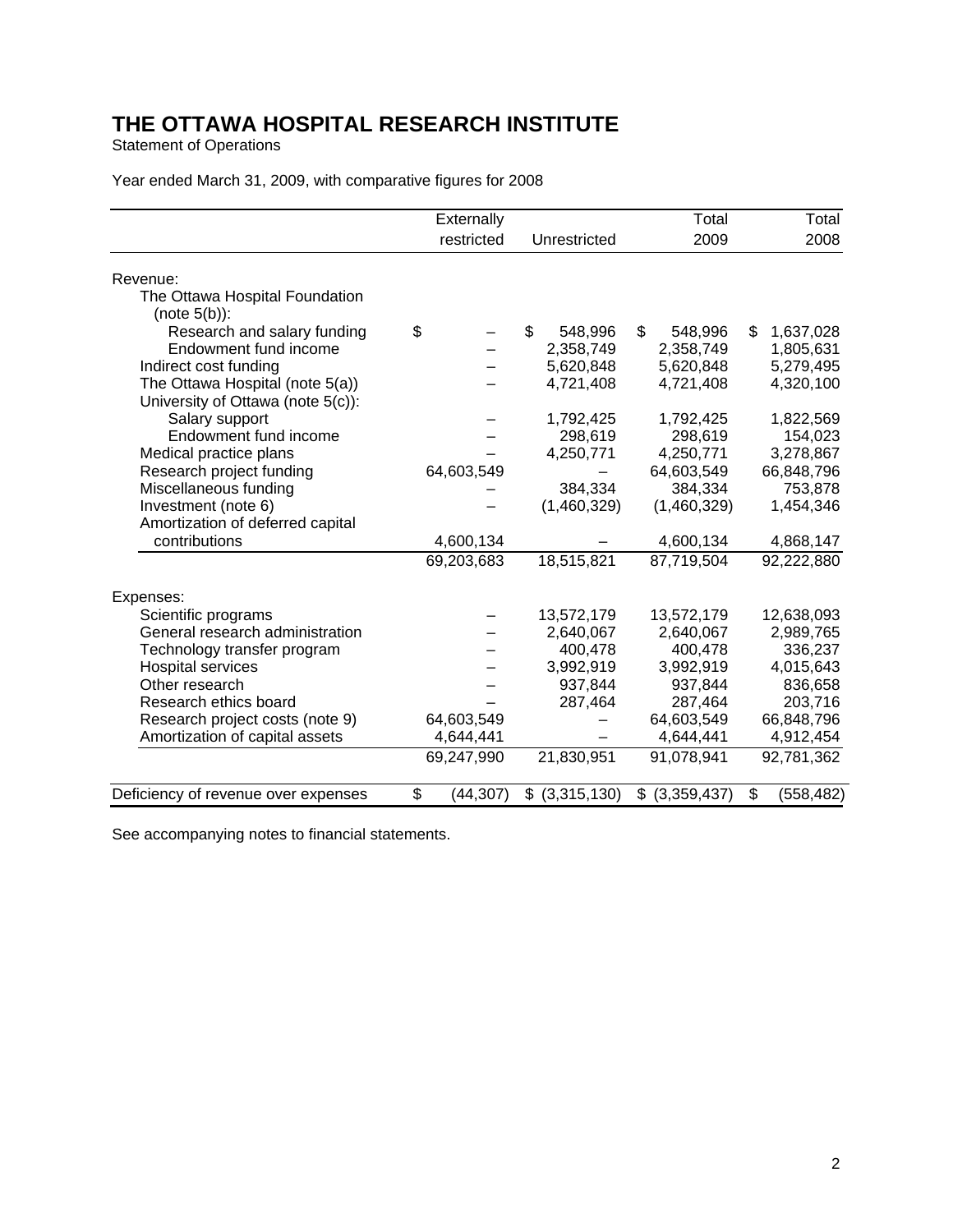Statement of Changes in Net Assets

Year ended March 31, 2009, with comparative figures for 2008

|                                                |               | Internally  |                         |                |             |             |
|------------------------------------------------|---------------|-------------|-------------------------|----------------|-------------|-------------|
|                                                |               | Restricted  | Externally              | Investment in  |             |             |
|                                                | Unrestricted  | (note 11)   | Restricted              | capital assets | 2009        | 2008        |
| Net assets, beginning of year                  | \$1,466,518   | \$1,593,052 | \$<br>$\qquad \qquad -$ | \$2,394,771    | \$5,454,341 | \$6,012,823 |
| Deficiency of revenue over expenses            | (3,315,130)   |             | (44, 307)               |                | (3,359,437) | (558, 482)  |
| Amortization of capital assets                 |               | -           | 4,644,441               | (4,644,441)    |             |             |
| Capital asset additions                        |               | -           | (1,601,090)             | 1,601,090      |             |             |
| Deferred capital contributions received        |               | —           | 1,848,061               | (1,848,061)    |             |             |
| Amortization of deferred capital contributions |               | —           | (4,600,134)             | 4,600,134      |             |             |
| Transfer to externally restricted (note 11)    |               | (44, 307)   | 44,307                  |                |             |             |
| Transfer from internally restricted            | 1,840,023     | (1,548,745) | (291, 278)              |                |             |             |
| Net assets, end of year                        | \$<br>(8,589) | \$          |                         | \$2,103,493    | \$2,094,904 | \$5,454,341 |

See accompanying notes to financial statements.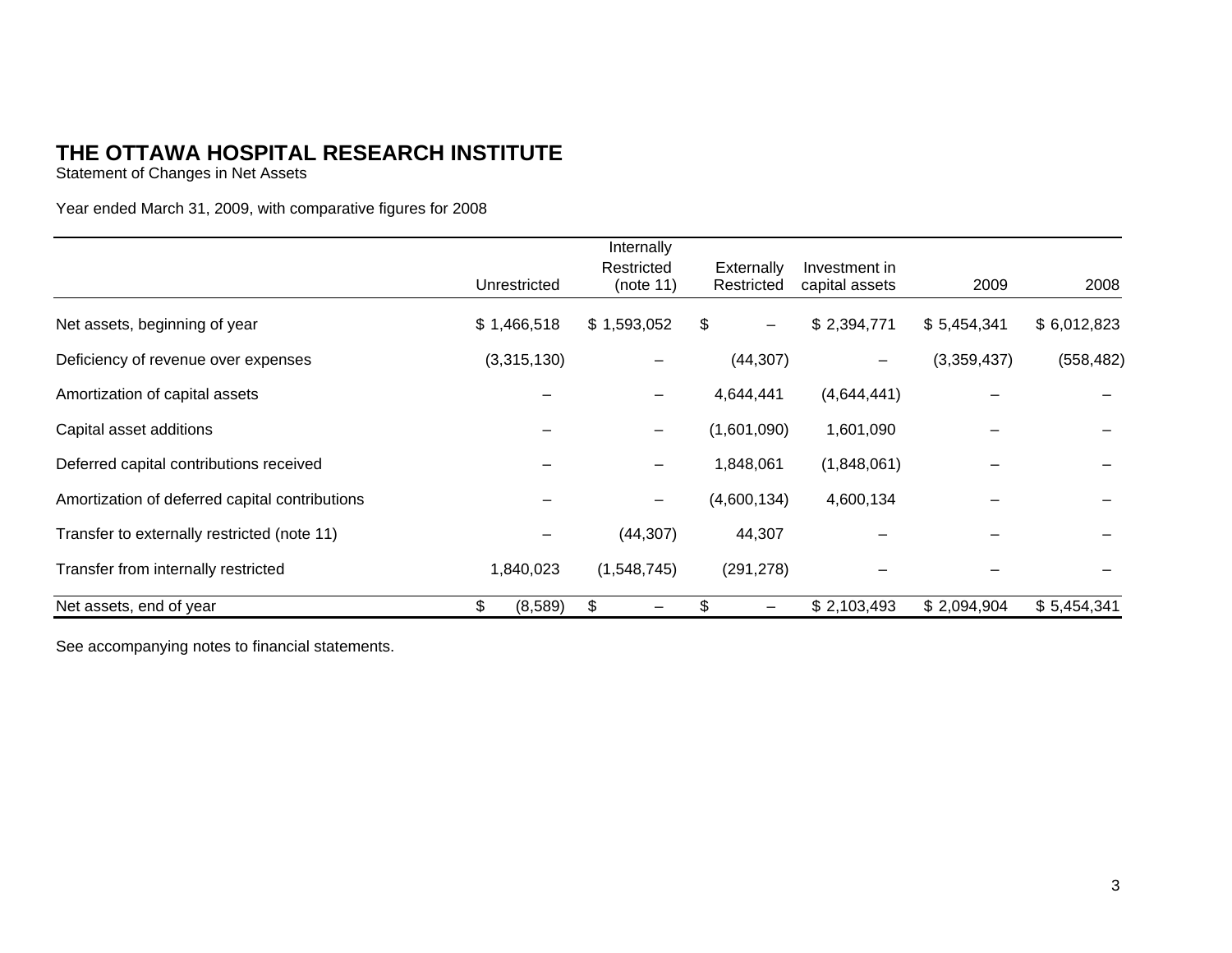Statement of Cash Flows

|  |  | Year ended March 31, 2009, with comparative figures for 2008 |
|--|--|--------------------------------------------------------------|
|--|--|--------------------------------------------------------------|

|                                                                  | 2009            | 2008             |
|------------------------------------------------------------------|-----------------|------------------|
| Cash provided by (used in):                                      |                 |                  |
| Operating activities:                                            |                 |                  |
| Deficiency of revenue over expenses<br>Items not involving cash: | \$ (3,359,437)  | \$<br>(558, 482) |
| Amortization of capital assets                                   | 4,644,441       | 4,912,454        |
| Amortization of deferred capital contributions                   | (4,600,134)     | (4,868,147)      |
| Changes in non-cash operating working capital:                   |                 |                  |
| Increase in due from The Ottawa Hospital Foundation              | (21, 601)       | (407, 384)       |
| Decrease (increase) in prepaid expenses                          | 72,782          | (152, 152)       |
| Decrease (increase) in amounts receivable                        | 458,464         | (2,052,866)      |
| Increase (decrease) in accounts payable and                      |                 |                  |
| accrued liabilities                                              | (1,062,645)     | 947,355          |
| Decrease in loans payable                                        |                 | (700,000)        |
| Increase (decrease) in due to The Ottawa Hospital                | (5,530,571)     | 6,380,585        |
| Increase in unearned income                                      | 59,505          | 720,510          |
| Increase (decrease) in unexpended research funding               | 7,300,003       | (2,588,916)      |
| Increase (decrease) in sick leave                                | (37, 640)       | 19,785           |
|                                                                  | (2,076,833)     | 1,652,742        |
| Financing and investment activities:                             |                 |                  |
| Decrease (increase) in investments                               | 4,603,851       | (1,225,508)      |
| Decrease (increase) in deferred costs                            | 661,544         | (509, 932)       |
| Purchase of capital assets                                       | (1,601,090)     | (5,218,529)      |
| Deferred capital contributions received                          | 1,848,061       | 5,962,566        |
|                                                                  | 5,512,366       | (991, 403)       |
| Increase in cash                                                 | 3,435,533       | 661,339          |
| Cash, beginning of year                                          | 1,865,743       | 1,204,404        |
| Cash, end of year                                                | \$<br>5,301,276 | \$<br>1,865,743  |

See accompanying notes to financial statements.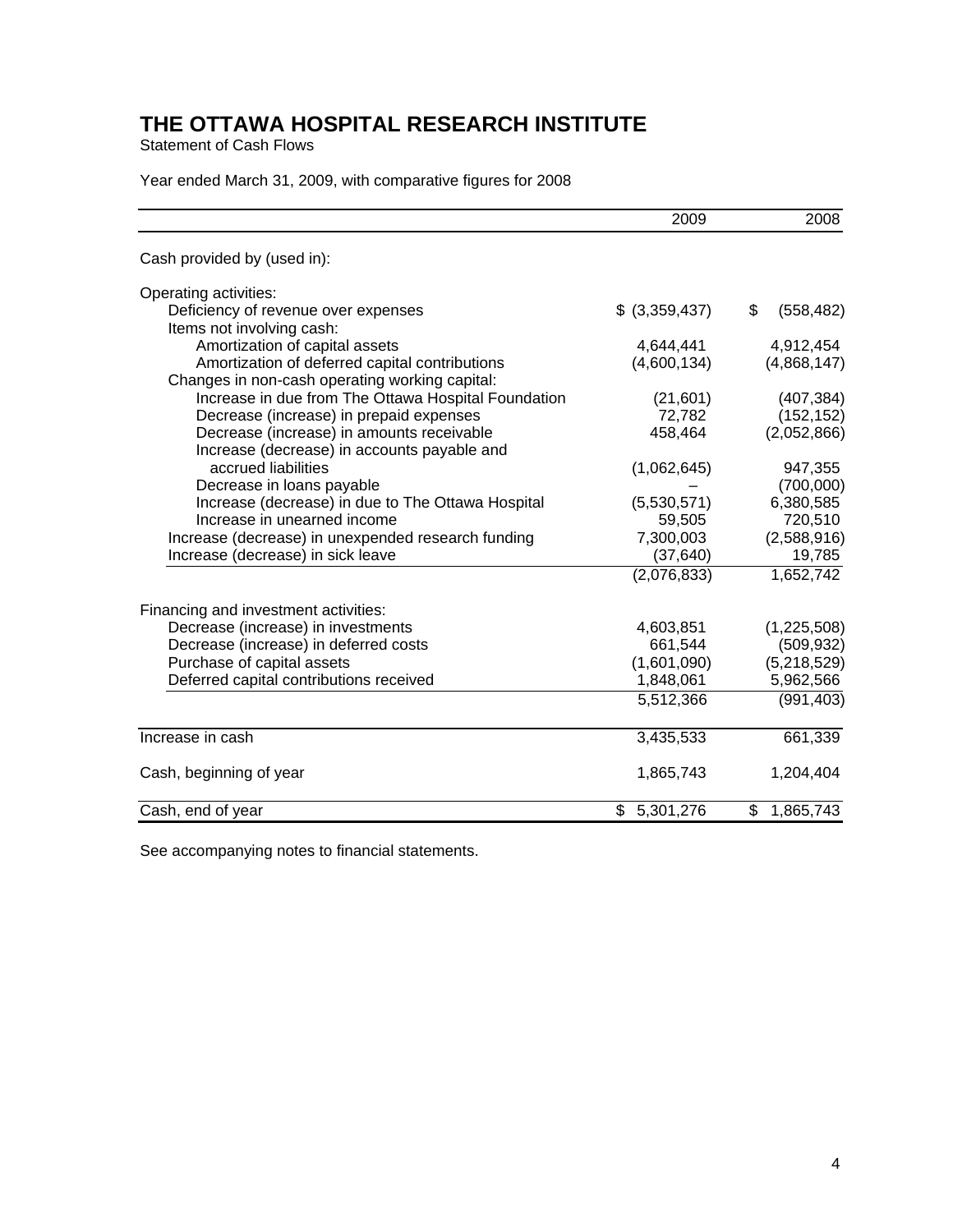Notes to Financial Statements

Year ended March 31, 2009

### **1. Objectives:**

The Ottawa Hospital Research Institute (the "Institute") is an independent health research facility, closely affiliated with the Ottawa Hospital and the University of Ottawa, committed to excellence in the creation of scientific knowledge that contributes to the prevention, diagnosis, and treatment of human disease. The Institute was incorporated without share capital under the Corporations Act of Ontario on December 5, 2000. It began operations on April 1, 2001 as a result of the combination of the Loeb Health Research Institute at The Ottawa Hospital and The Ottawa General Hospital Research Institute. On January 1, 2004, as a result of the integration of the Ottawa Regional Cancer Centre and The Ottawa Hospital, the clinical research activities of the Cancer Centre were absorbed into the Institute. The Institute legally changed its name from The Ottawa Health Research Institute to The Ottawa Hospital Research Institute effective March 19, 2009.

The Institute is a registered charity under paragraph 149 [1] [f] of the Income Tax Act and while registered, is exempt from income taxes and may issue tax deductible receipts to donors. Furthermore, the Institute has approved research institute status for purposes of clause 37 [1] [a] [ii] [B] of the Act, whereby a donor is eligible for a Scientific Research and Experimental Development (SR&ED) tax credit in the year the contribution is made.

### **2. Significant accounting policies:**

(a) Basis of presentation:

The financial statements are prepared under the deferral method of accounting for not-forprofit organizations. On the statement of financial position and the statement of operations, the externally restricted column presents the Institute's assets, liabilities and results of operations related to its research activities that are funded by externally restricted research grants and contributions. The unrestricted column presents the Institute's administrative and non-restricted research operations.

- (b) Revenue recognition:
	- (i) Research project funding is recognized as revenue in the period in which the related expenses are incurred.
	- (ii) Grants and contributions related to capital assets are deferred and amortized over the estimated useful life of the purchased assets.
	- (iii) Unrestricted funding is recognized as revenue in the period in which the related expenses are incurred.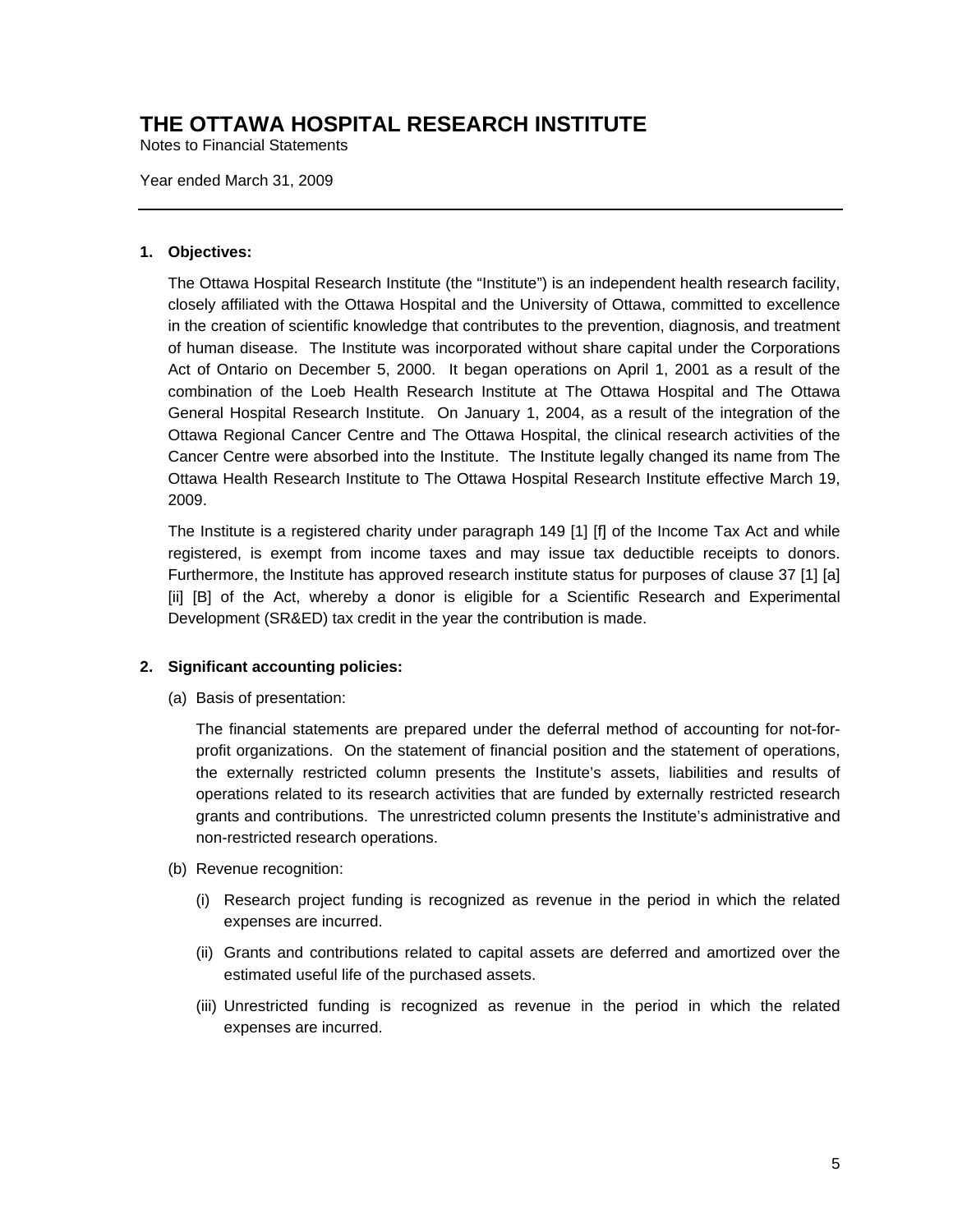Notes to Financial Statements (continued)

Year ended March 31, 2009

### **2. Significant accounting policies (continued):**

(c) Investments:

Investments are designated as held for trading and are recorded at fair value.

Shares in private companies acquired by the Institute in exchange for patent or license rights are recorded at a nominal value when the fair value of the transaction is not determinable.

(d) Capital assets:

Capital assets are stated at cost. Contributed equipment is recorded at fair value at the date of contribution. Amortization is calculated on a straight-line basis over the estimated useful lives of the assets. The estimated useful lives of the assets are:

| Asset                                | Useful Life   |
|--------------------------------------|---------------|
|                                      |               |
| Computer equipment                   | 3 to 5 years  |
| Furniture and fixtures               | 5 years       |
| Portable                             | 10 years      |
| Laboratory equipment                 | 5 to 10 years |
| Stem Cell and Vision Research floors | 21 years      |

Minor equipment acquisitions are expensed in the year of purchase.

Patents are recorded at a nominal value and are not amortized.

(e) Use of estimates:

The preparation of financial statements in conformity with Canadian generally accepted accounting principles requires management to make estimates and assumptions that affect the reported amounts of assets and liabilities and disclosure of contingent assets and liabilities at the date of the financial statements and the reported amounts of revenue and expenses during the period. Actual results could differ from these estimates. These estimates are reviewed annually and as adjustments become necessary, they are recorded in the period in which they become known.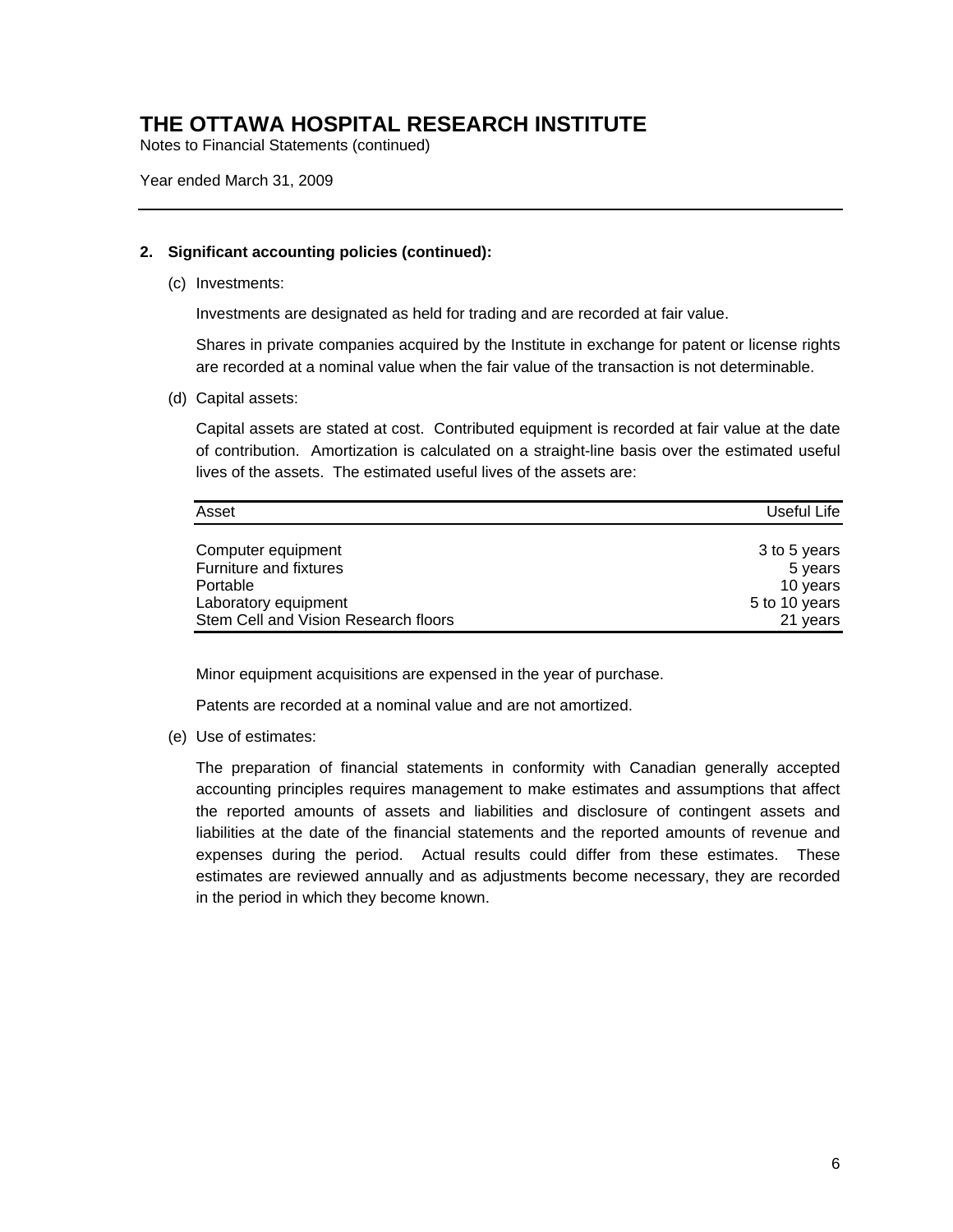Notes to Financial Statements (continued)

Year ended March 31, 2009

#### **3. Adoption of new accounting standards:**

(a) Capital disclosures:

Effective April 1, 2008, the Institute adopted the Canadian Institute of Chartered Accountants ("CICA") Handbook Section 1535, *Capital Disclosures* which establishes standards for disclosing information about the entity's capital and how it is managed. Adoption of these recommendations had no effect on the financial statements for the year ending March 31, 2009, except for the additional note disclosure included in note 16.

(b) Financial instruments:

In December 2006, the CICA issued new accounting standards: Handbook Section 3862, *Financial Instruments – Disclosures* and Handbook Section 3863, *Financial Instruments – Presentation*. These standards were expected to be effective for the Institute's financial statements for the year ended March 31, 2009. However, in December 2008, the CICA eliminated the requirement for not-for-profit entities to adopt these standards. The Institute has continued to disclose and present financial instruments under Handbook Section 3861, *Financial Instruments – Disclosure and Presentation* for the year ended March 31, 2009.

#### **4. Future accounting standards:**

The CICA has issued the following amendments and new accounting standards that will come into effect for the Institute's fiscal year beginning April 1, 2009:

#### *Amendments to Accounting Standards that Apply Only to Not-for-Profit Organizations*

In September 2008, the CICA issued amendments to the existing accounting standards applicable to not-for-profit organizations. The amendments affect the financial statement presentation and disclosure requirements for not-for-profit organizations.

#### *Disclosure of Allocated Expenses by Not-for-Profit Organizations*

In September 2008, the CICA issued Section 4470, *Disclosure of Allocated Expenses by Not-for-Profit Organizations*. This new section establishes disclosure requirements for not-for-profit organizations that report expenses by function and allocate expenses to a number of functions to which the expenses relate. These not-for-profit organizations will be required to disclose additional information regarding their accounting policies adopted for the allocation of expenses among functions, the nature of these expenses, the basis on which the allocations are being made, and the value of the allocations.

The Institute is currently assessing the impact of these amendments and new accounting standard on its financial statements.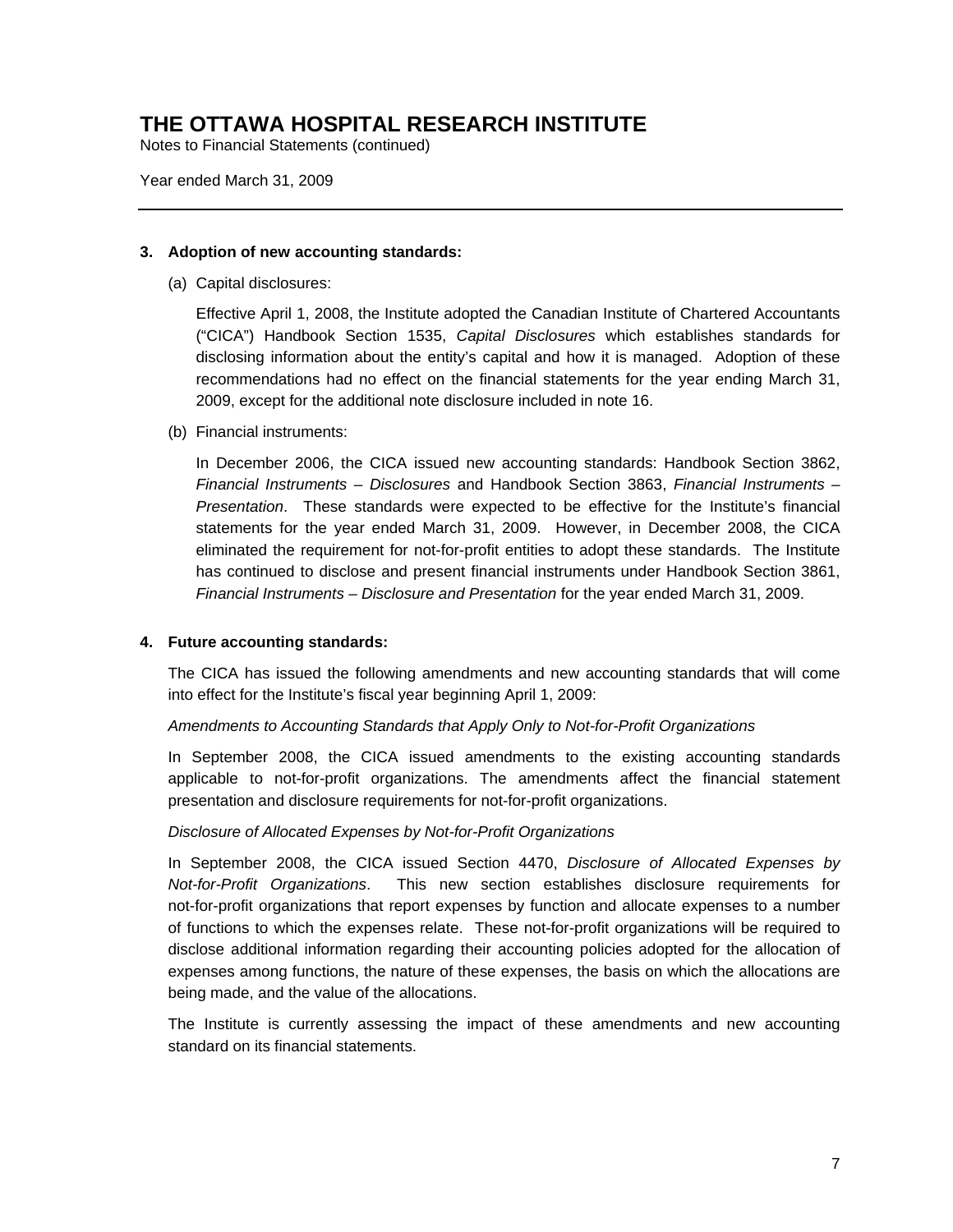Notes to Financial Statements (continued)

Year ended March 31, 2009

#### **5. Related entities:**

(a) The Ottawa Hospital:

The Ottawa Hospital deposits a significant amount of the Institute's research grants and contributions and distributes these funds to cover research expenses on behalf of the Institute. The Ottawa Hospital also acts as paymaster for the Institute. The Institute has an amount due to The Ottawa Hospital of \$1,033,386 (2008 - \$6,563,957). This balance represents the difference between funds deposited at the Hospital and disbursements made on behalf of the Institute at year end.

The Ottawa Hospital provided the Institute with grants as follows:

|                                                 | 2009                   | 2008                   |
|-------------------------------------------------|------------------------|------------------------|
| General operating<br>Specific purpose operating | \$4,142,928<br>578.480 | \$4,020,100<br>300,000 |
|                                                 | \$4,721,408            | \$4,320,100            |

#### (b) The Ottawa Hospital Foundation:

The Foundation provides administrative and research funding to the Institute. During the year, the Foundation contributed the following:

|                                                                                    | 2009         | 2008        |
|------------------------------------------------------------------------------------|--------------|-------------|
| Unrestricted research and salary funding                                           | 548,996<br>S | \$1,637,028 |
| Unrestricted endowment fund interest                                               | 2,358,791    | 1,805,631   |
| Restricted research project funding                                                | 519,096      | 1,907,933   |
| Deferred contributions relating to capital assets<br>and assets under construction | 370,578      | 2,356,119   |
|                                                                                    | \$3,797,461  | \$7,706,711 |

At year end, \$2,300,679 (2008 - \$2,279,078) of these amounts were receivable from the Foundation.

The Institute has recorded \$2,358,791 (2008 - \$1,805,631) of unrestricted revenue and \$45,976 (2008 - \$144,182) of restricted project funding revenue in the year.

At March 31, 2009, the Foundation manages funds in the amount of \$46,646,979 (2008 - \$39,460,575), which are designated as The Ottawa Hospital Research Institute Endowment Funds. While these funds have been designated to the Institute they are legally the assets of the Foundation. Of this amount, \$883,803 (2008 - \$1,018,206) is restricted for the Clinical Epidemiology Unit Director's Research Chair.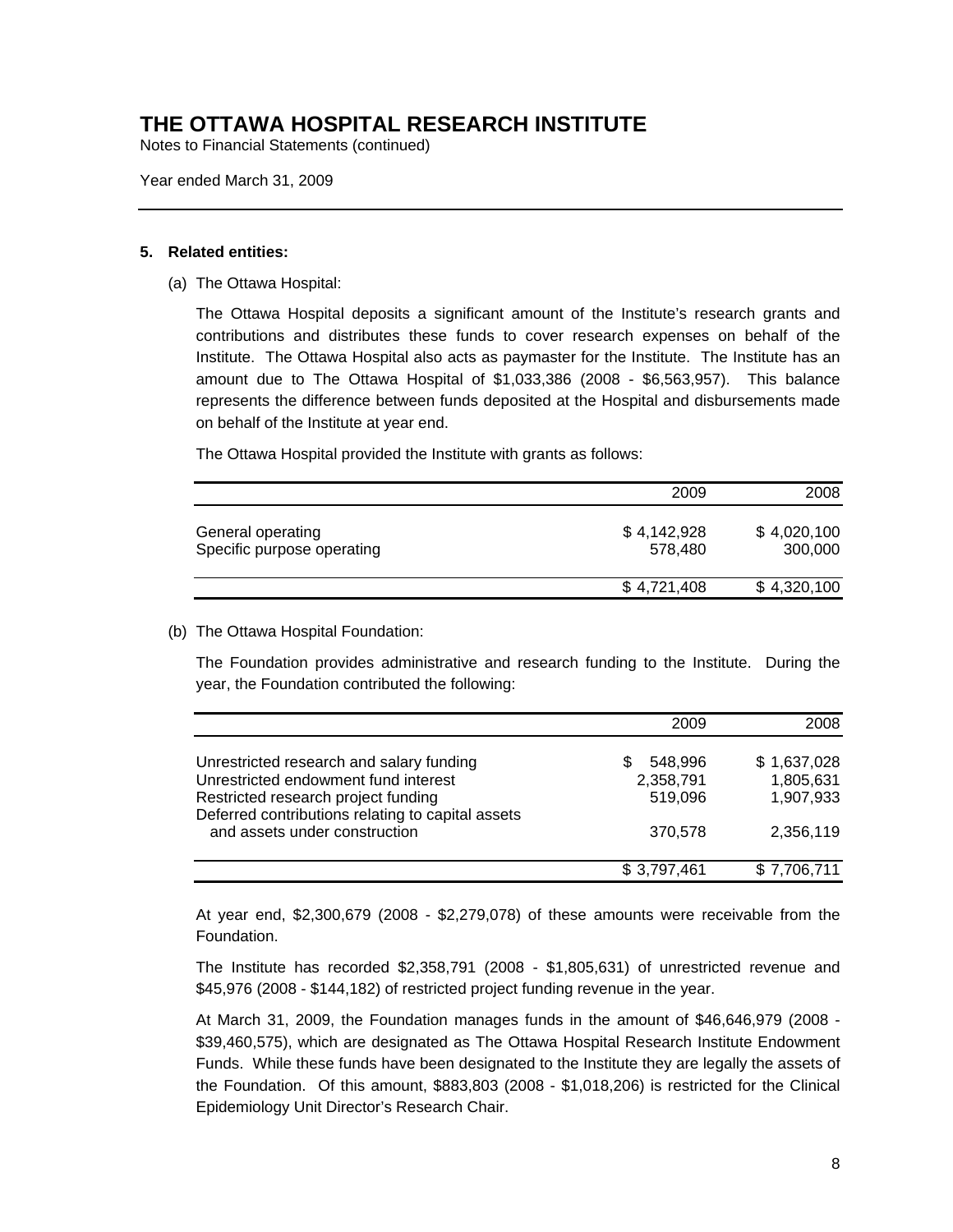Notes to Financial Statements (continued)

Year ended March 31, 2009

#### **5. Related entities (continued):**

(c) The University of Ottawa:

The University of Ottawa contributed \$1,792,425 (2008 - \$1,822,569) during the year to the Institute for salary support.

At March 31, 2009, endowment funds in the amount of \$921,424 (2008 - \$1,161,658) for the Clinical Epidemiology Unit Director's Research Chair, \$1,222,714 (2008 - \$1,514,438) for the Dr. J. David Grimes Research Chair and \$1,458,923 (2008 - \$1,879,651) for the Neuroscience Research Institute chair are held by the University of Ottawa. In the year, the Institute received \$298,619 (2008 - \$154,023) interest on these endowments.

The University provides premises and related maintenance and repairs to the Institute's onsite researchers at no charge. These amounts are not included in these financial statements.

(d) Loan payable:

The University of Ottawa provided a loan to the Institute for the purpose of funding the construction of the Vision floor. The loan from the University of Ottawa is non-interest bearing and is repayable starting in 2010, as agreed, if fundraising and/or grant submissions are not successful. The balance of the loan is \$700,000 (2008 - \$700,000).

#### **6. Investments:**

The following table presents the carrying values and fair values of the Institute's investments:

|                                                                                    | 2009                                       |                                           | 2008                                       |
|------------------------------------------------------------------------------------|--------------------------------------------|-------------------------------------------|--------------------------------------------|
|                                                                                    | Market<br>value                            | Market<br>value                           | Carrying<br>value                          |
| Money market funds<br><b>Bonds</b><br>Common stocks<br>Shares in private companies | \$<br>7,006,996<br>22,205,708<br>3,890,046 | 6,953,775<br>S<br>24,298,957<br>6,453,869 | 6,964,761<br>S.<br>23,617,050<br>5,724,099 |
|                                                                                    | \$<br>33,102,751                           | \$37,706,602                              | \$36,305,911                               |

The Institute holds shares in private companies that were received in exchange for an amendment to a patent/licence agreement previously negotiated and in other cases, patent or license agreements to be negotiated. These shares do not give the Institute the ability to significantly influence or exercise control over these private companies. The shares are recorded in these financial statements at a nominal value as the value of the consideration given or received could not be determined. The market value of these shares in private companies is not determinable.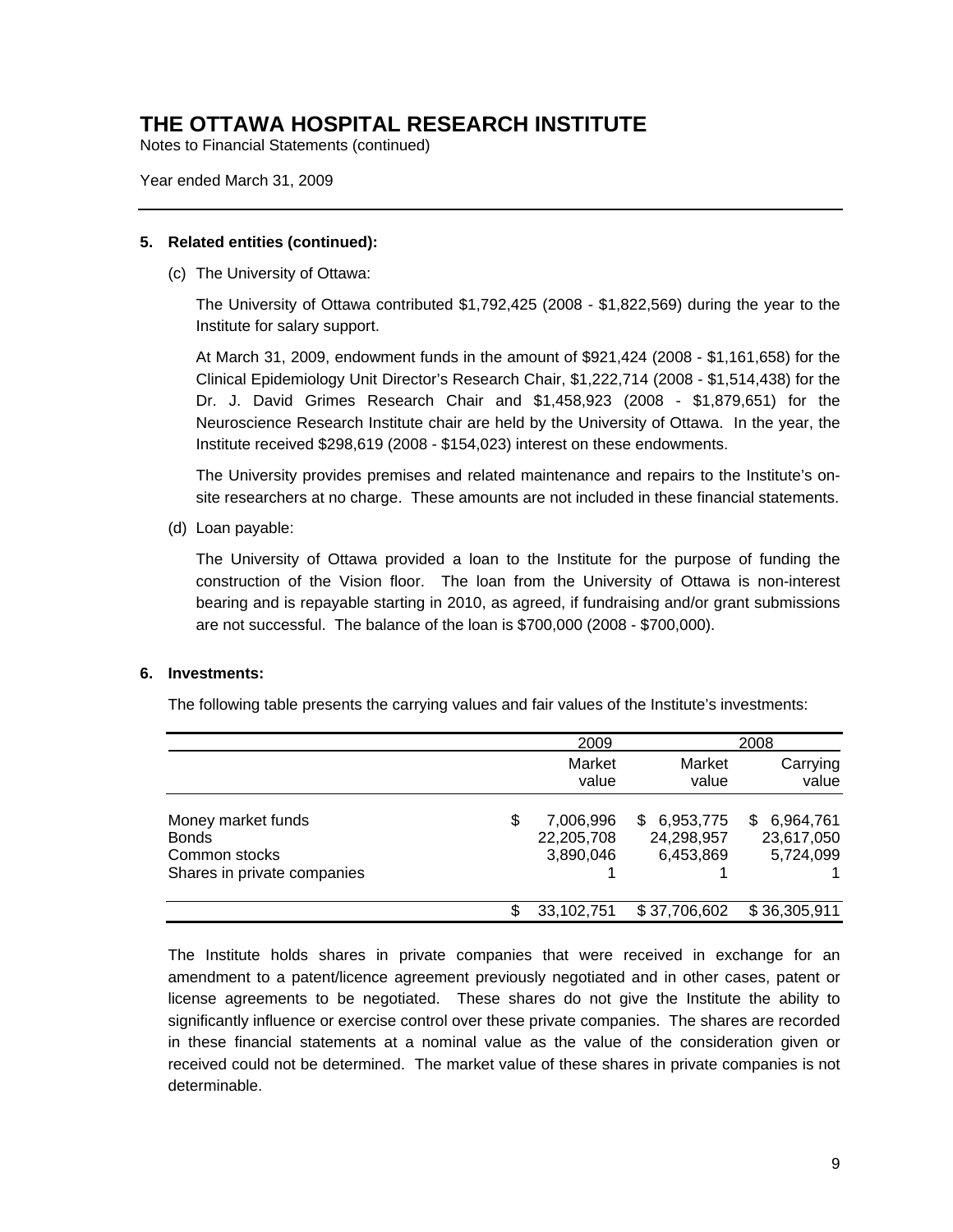Notes to Financial Statements (continued)

Year ended March 31, 2009

### **6. Investments (continued):**

The following table presents the breakdown of the investment gain (losses) for investments held by the Institute:

|                                                                                            | 2009                                  | 2008                                          |
|--------------------------------------------------------------------------------------------|---------------------------------------|-----------------------------------------------|
| Gain on investments<br>Unrealized gain (loss)<br><b>Bank interest</b><br>Market adjustment | 891,856<br>S<br>(2,451,074)<br>98,889 | \$1,476,677<br>78,379<br>74,472<br>(175, 182) |
|                                                                                            | \$(1,460,329)                         | \$1,454,346                                   |

#### **7. Deferred costs:**

The costs incurred in 2008 and 2009 relating to the Clinical Research and Cancer Centres have been assumed by The Ottawa Hospital.

### **8. Capital assets:**

|                        |                  |                             | 2009              | 2008              |
|------------------------|------------------|-----------------------------|-------------------|-------------------|
|                        | Cost             | Accumulated<br>amortization | Net book<br>value | Net book<br>value |
|                        |                  |                             |                   |                   |
| Computer equipment     | 5,480,801<br>\$. | 5,167,935<br>\$.            | \$<br>312,866     | 606,430<br>\$     |
| Furniture and fixtures | 1,813,100        | 1,668,103                   | 144,997           | 168,792           |
| Portable               | 409,970          | 327,976                     | 81,994            | 163,988           |
| Laboratory equipment   | 32,767,722       | 19,764,089                  | 13,003,633        | 14,882,699        |
| Stem Cell and Vision   |                  |                             |                   |                   |
| Research floors        | 24,846,518       | 3,453,527                   | 21,392,991        | 22, 157, 923      |
| Patents                |                  |                             |                   |                   |
|                        | \$65,318,112     | \$30,381,630                | \$34,936,482      | \$37,979,833      |

Cost and accumulated amortization at March 31, 2008 amounted to \$63,717,022 and \$25,737,189 respectively.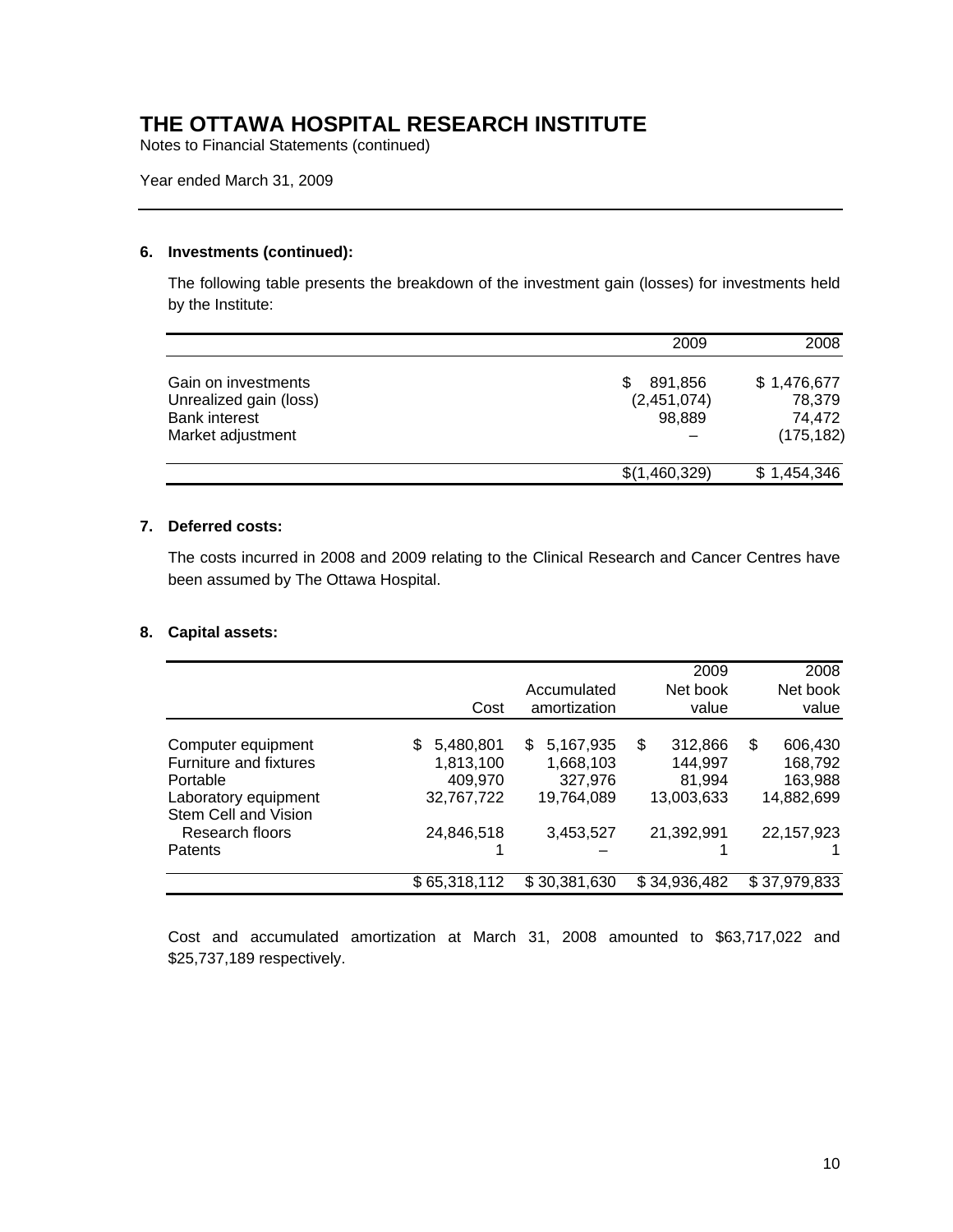Notes to Financial Statements (continued)

Year ended March 31, 2009

### **9. Unexpended research project funding:**

Unexpended research project funding represents amounts received by the Institute which will be used in subsequent periods on active research projects. Changes in the unexpended research project funding balance are as follows:

|                                                      | 2009           | 2008           |
|------------------------------------------------------|----------------|----------------|
| Balance, beginning of year                           | \$41,266,331   | \$43,855,247   |
| Amounts received in the current period               | 73,751,613     | 70,222,446     |
|                                                      | 115,017,944    | 114,077,693    |
| Less:                                                |                |                |
| Research project costs                               | (64, 603, 549) | (66, 848, 796) |
| Amount transferred to deferred capital contributions | (1,848,061)    | (5,962,566)    |
|                                                      | (66, 451, 610) | (72, 811, 362) |
| Balance, end of year                                 | \$48,566,334   | \$41,266,331   |

### **10. Deferred capital contributions:**

|                            | 2009         | 2008         |
|----------------------------|--------------|--------------|
| Balance, beginning of year | \$34,885,062 | \$33,790,643 |
| Additions                  | 1,848,061    | 5,962,566    |
| Amortization               | (4,600,134)  | (4,868,147)  |
| Balance, end of year       | \$32,132,989 | \$34,885,062 |

#### **11. Internally restricted:**

Internally restricted net assets comprise the following:

|                                                          | 2009              | 2008                   |
|----------------------------------------------------------|-------------------|------------------------|
| Equalization fund<br><b>General Capital Reserve Fund</b> | $\qquad \qquad -$ | \$1,145,996<br>447.056 |
| Balance, end of year                                     |                   | \$1,593,052            |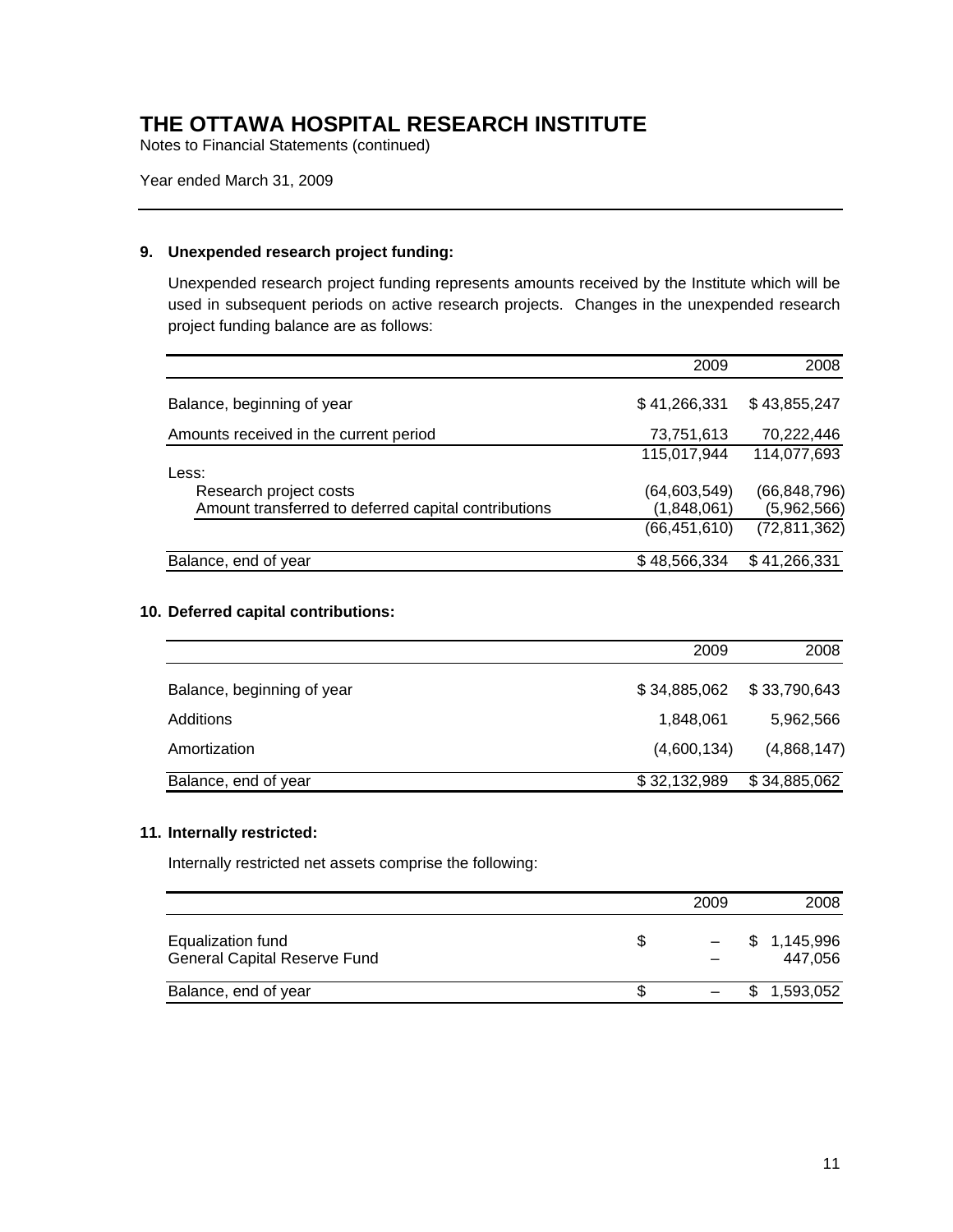Notes to Financial Statements (continued)

Year ended March 31, 2009

#### **11. Internally restricted (continued):**

(a) Equalization fund:

The equalization fund was established by the Board of Directors to provide the Institute with a stable investment income budget for short and long term budget planning. For the current year the Board set the budgeted return on its investments at 4.5%. Investment income in excess (deficiency) of this amount is transferred to (from) the fund. During the year, \$1,145,996 was transferred from the fund to unrestricted net assets.

(b) General Capital Reserve Fund:

The General Capital Reserve Fund was established to provide permanent or temporary funding for the acquisition or construction of capital assets. During the year, \$402,749 was transferred to unrestricted net assets and \$44,307 was transferred to externally restricted net assets. During the year ended March 31, 2008, \$44,037 was transferred to externally restricted net assets.

#### **12. Commitments:**

Assets under construction:

The Institute is committed to the construction of the Clinical Research Center (a joint venture with The Ottawa Hospital) and the Cancer Centre Project. The estimated additional cost for completion if the projects proceed is approximately \$21.5 million and \$13 million respectively.

#### **13. Pension plan:**

Substantially all of the full-time employees of the Institute are members of the Hospitals of Ontario Pension Plan (the "Plan"), which is a multi-employer defined benefit pension plan available to all eligible employees of the participating members of the Ontario Hospital Association. Plan members will receive benefits based on the length of service and on the average of annualized earnings during the five consecutive years prior to retirement, termination or death, that provide the highest earnings.

Pension assets consist of investment grade securities. Market and credit risk on these securities are managed by the Plan by placing plan assets in trust and through the Plan investment policy.